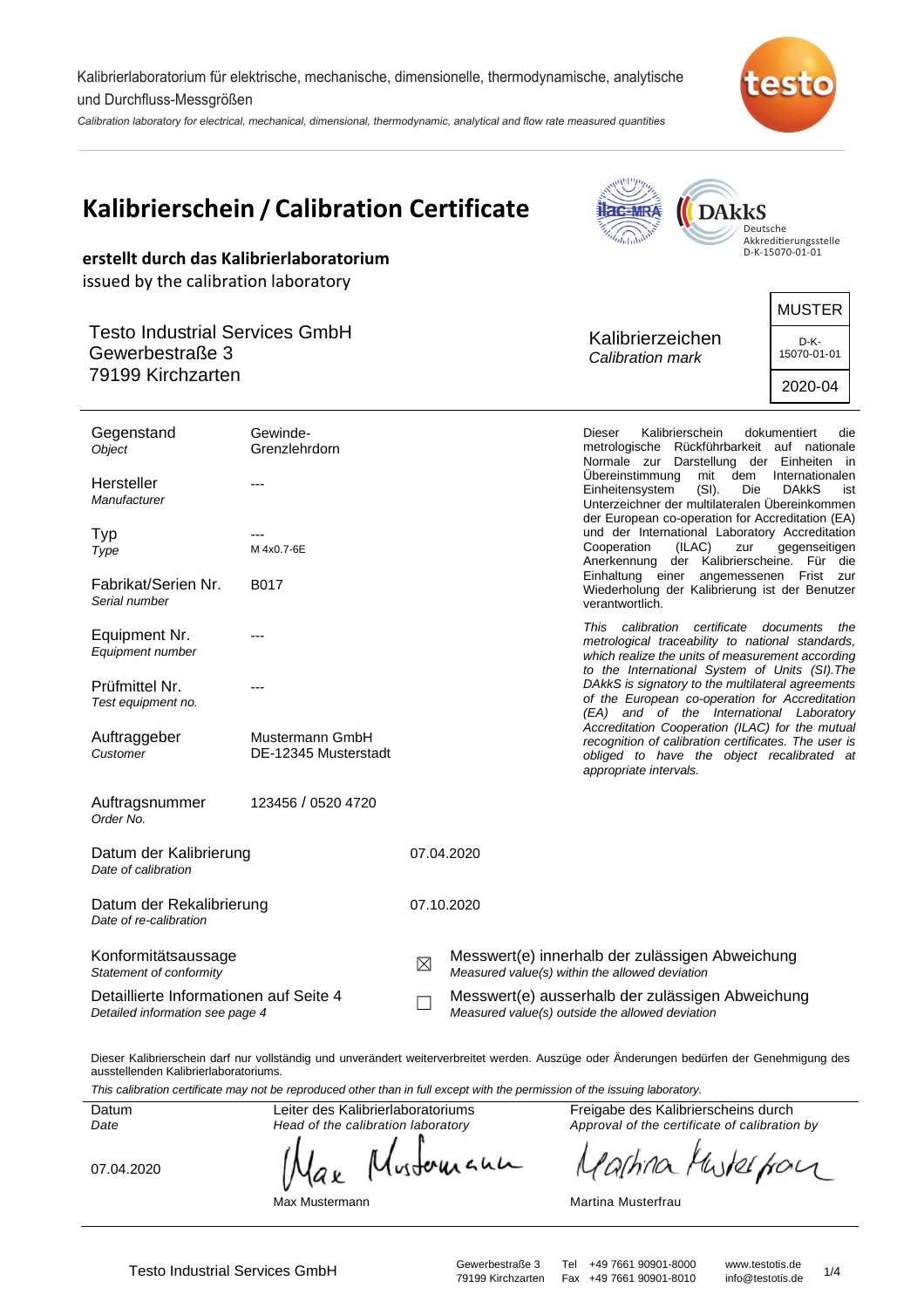MUSTER

D-K-15070-01-01

2020-04

# Kalibrierschein vom calibration certificate dated 07.04.2020

**Kalibriergegenstand** Characteristics to the calibration article **Gegenstand** Object Chiect Chiect Nennmaß Nominal size **M** 4x0.7-6E Norm Standard Metrische ISO Gewinde nach DIN ISO 965:1999 / DIN ISO 1502:1996 (DIN 13) Ø-Draht Wire diameter 0,3900 mm Steigung Pitch 0,7000 mm 1./2. Teilflankenwinkel 1./2. screw thread angle 30,00° / 30,00° Gutseite Go side Maximum  $Maxi$ mum  $3,6115$  mm Minimum  $M$ inimum 3,6025 mm Abgenutzt Abgenul 21<br>Outworn 3,5945 mm Ausschussseite Scrap side Maximum Maximum 3,7280 mm **Minimum**<br>Minimum 3,7190 mm Abgenutzt<br>Outworn 3,7140 mm Inventar Nr. Inventory no. Standort<br>Location **GEWINDESCHNEIDEN** 

## **Kalibrierverfahren** Calibration procedure

Die Kalibrierung erfolgte auf Grundlage der Richtlinie EURAMET cg-10, Version 2.1:2012-12 und der DKD-R 4-3 Blatt 4.8:2018-09, Kalibrierung von zylindrischen Gewinde-Einstelldornen, Gewinde-Lehrdornen und -Prüfdornen – Punkt 5.3.1, Option 1: Ermittlung des einfachen Flankendurchmessers. (Hinweis: Normativ geforderte Kalibrierungen des Gewindeprofilwinkels und der Steigung aus früheren Kalibrierungen liegen in der Verantwortung des Kunden.) Punkt 5.3.1, Option 1: Ermittlung des einfachen Flankendurchmessers. (Hinweis: Normativ geforderte Kalibrierungen des Gewindeprofilwinkels und der Steigung aus früheren Kalibrierungen liegen in der Verantwortung des Kunden.)

The calibration is performed on the basis of the EURAMET cg-10, Version 2.1:2012-12 and the DKD-R 4-3 Sheet 4.8:2018-09, calibration of cylindrical setting adjustment, screw ring gauge – point 5.3.1, Option 1: Definition of the simple pitch diameter. (Note: Normative required calibrations of the thread profile angle and the slope from previous calibrations are the responsibility of the customer.) point 5.3.1, Option 1: Definition of the simple pitch diameter. (Note: Normative required calibrations of the thread profile angle and the slope from previous calibrations are the responsibility of the customer.)

### **Umgebungsbedingungen** Ambient conditions

Alle Messungen wurden im temperierten Labor durchgeführt. All of the measurement were carried out in a tempered laboratory.

Temperatur Temperature (19...21) °C Feuchte Humidity (20...60) % rF % RH

### **Messeinrichtungen** Measuring equipment

| Referenz                                    | Rückführung         | Rekal.    | Zertifikat-Nr.  | Ea.-Nr.  |
|---------------------------------------------|---------------------|-----------|-----------------|----------|
| Reference                                   | <b>Fraceabilitv</b> | Next cal. | Certificate-no. | Ea.-no.  |
| Längenmessmaschine length measuring machine | ISO 2019-10         | 2020-04   | 3342038         | 10113369 |
| Parallel-Endmaß gage block                  | 15190-01-00 2020-01 | 2021-01   | 3433884         | 12482215 |

Referenzzertifikate sind auf www.primasonline.com abrufbar Reference certificates are available at www.primasonline.com

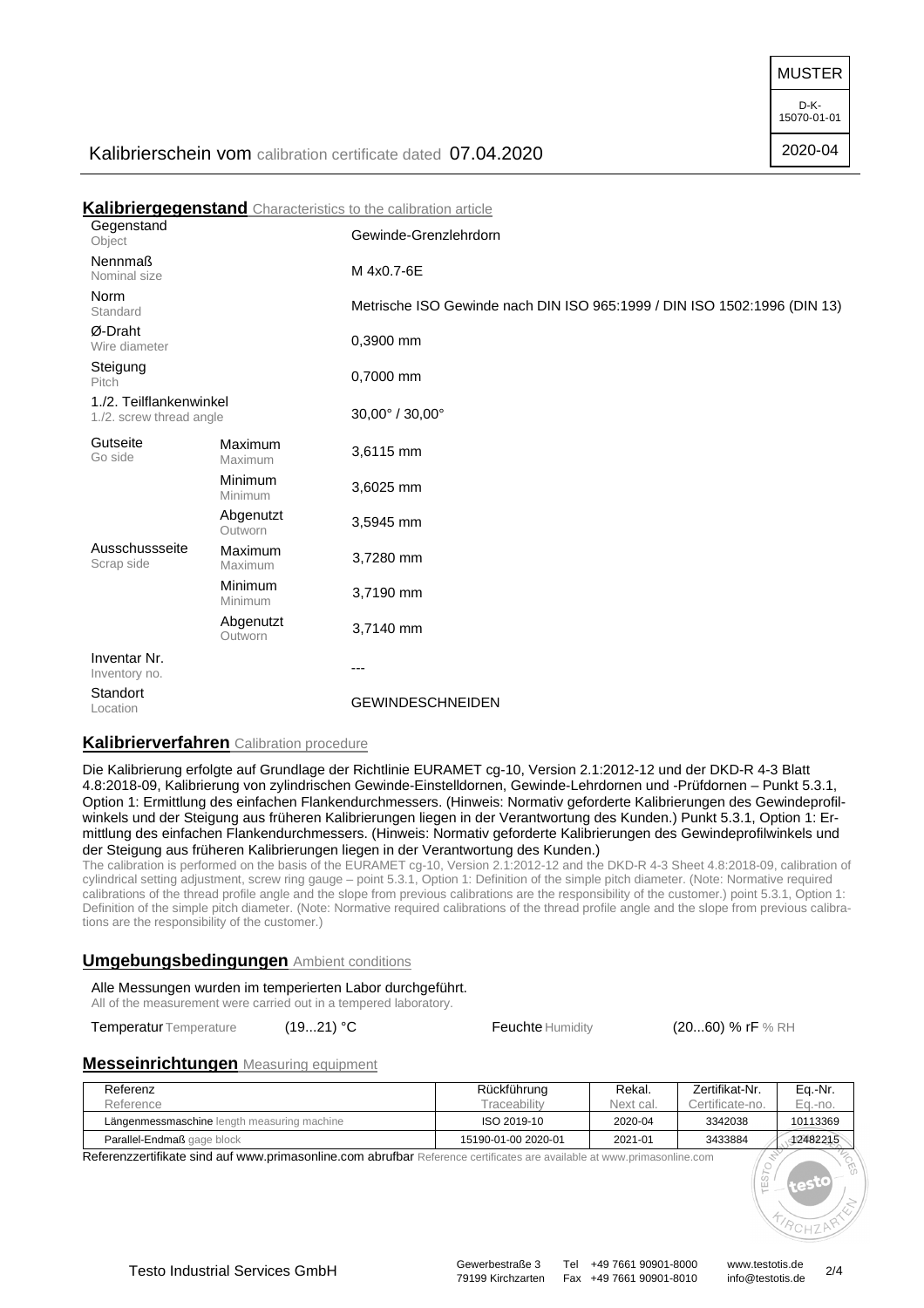MUSTER

D-K-15070-01-01

# 2020-04

# Kalibrierschein vom calibration certificate dated 07.04.2020

## **Vorbereitende Prüfungen und Tätigkeiten** Preparing examinations and activities

| Sichtprüfung            | In Ordnung |
|-------------------------|------------|
| Visual inspection       | In order   |
|                         |            |
| Funktionsprüfung        | In Ordnung |
| <b>Functional check</b> | In order   |
|                         | ---        |

## **Messergebnisse** Measuring results



**Gutseite** Go site

| Profilschnitt<br>Profile section | Messebene<br>Measuring sur-<br>face | Prüfmaß<br>Standard of verifi-<br>cation<br><sub>mm</sub> | Flankendurch-<br>messer<br>Simple pitch diam-<br>eter<br><sub>mm</sub> | Toleranz-Einhaltung<br>Tolerance observance | Messunsicherheit<br>Measuring uncertainty<br>μm | တ $\frac{5}{6}$<br>Š<br>등<br>Bew |
|----------------------------------|-------------------------------------|-----------------------------------------------------------|------------------------------------------------------------------------|---------------------------------------------|-------------------------------------------------|----------------------------------|
| 1 $(0^{\circ})$                  |                                     | 4,1706                                                    | 3,6069                                                                 |                                             | 3,0                                             | pass                             |
| 1 $(0^{\circ})$                  | 2                                   | 4,1711                                                    | 3.6074                                                                 | -x------                                    | 3,0                                             | pass                             |
| 1 $(0^{\circ})$                  | 3                                   | 4.1719                                                    | 3.6082                                                                 | -X-----                                     | 3,0                                             | pass                             |
| 2(90°)                           |                                     | 4.1709                                                    | 3,6072                                                                 |                                             | 3,0                                             | pass                             |
| 2(90°)                           | 2                                   | 4,1720                                                    | 3,6083                                                                 | -X-----                                     | 3,0                                             | pass                             |
| 2(90°)                           | 3                                   | 4,1724                                                    | 3,6087                                                                 | -x----                                      | 3,0                                             | pass                             |
|                                  | <b>Mittelwert</b><br>Average        | 4,17148                                                   | 3,60778                                                                |                                             |                                                 |                                  |

Ausschussseite Ausschussseite

| Profilschnitt<br>Profile section | Messebene<br>Measuring sur-<br>face | Prüfmaß<br>Standard of verifi-<br>cation | Flankendurch-<br>messer<br>Simple pitch diam-<br>eter | Toleranz-Einhaltung<br>Tolerance observance | Messunsicherheit<br>Measuring uncertainty | pain<br>Brian<br>Φ<br>Ō. |
|----------------------------------|-------------------------------------|------------------------------------------|-------------------------------------------------------|---------------------------------------------|-------------------------------------------|--------------------------|
|                                  |                                     | <sub>mm</sub>                            | <sub>mm</sub>                                         |                                             | μm                                        |                          |
| $(0^{\circ})$                    |                                     | 4.2867                                   | 3.7231                                                | --X---------                                | 3,0                                       | pass                     |
| $(0^{\circ})$                    | ⌒                                   | 4,2906                                   | 3,7270                                                | --x-l                                       | 3,0                                       | pass                     |
| 2(90°)                           |                                     | 4,2912                                   | 3,7276                                                |                                             | 3,0                                       | pass                     |
| 2(90°)                           | C                                   | 4,2908                                   | 3,7272                                                | -x-l                                        | 3,0                                       | pass                     |
|                                  | <b>Mittelwert</b><br>Average        | 4,28983                                  | 3,72623                                               |                                             |                                           |                          |



79199 Kirchzarten Fax +49 7661 90901-8010